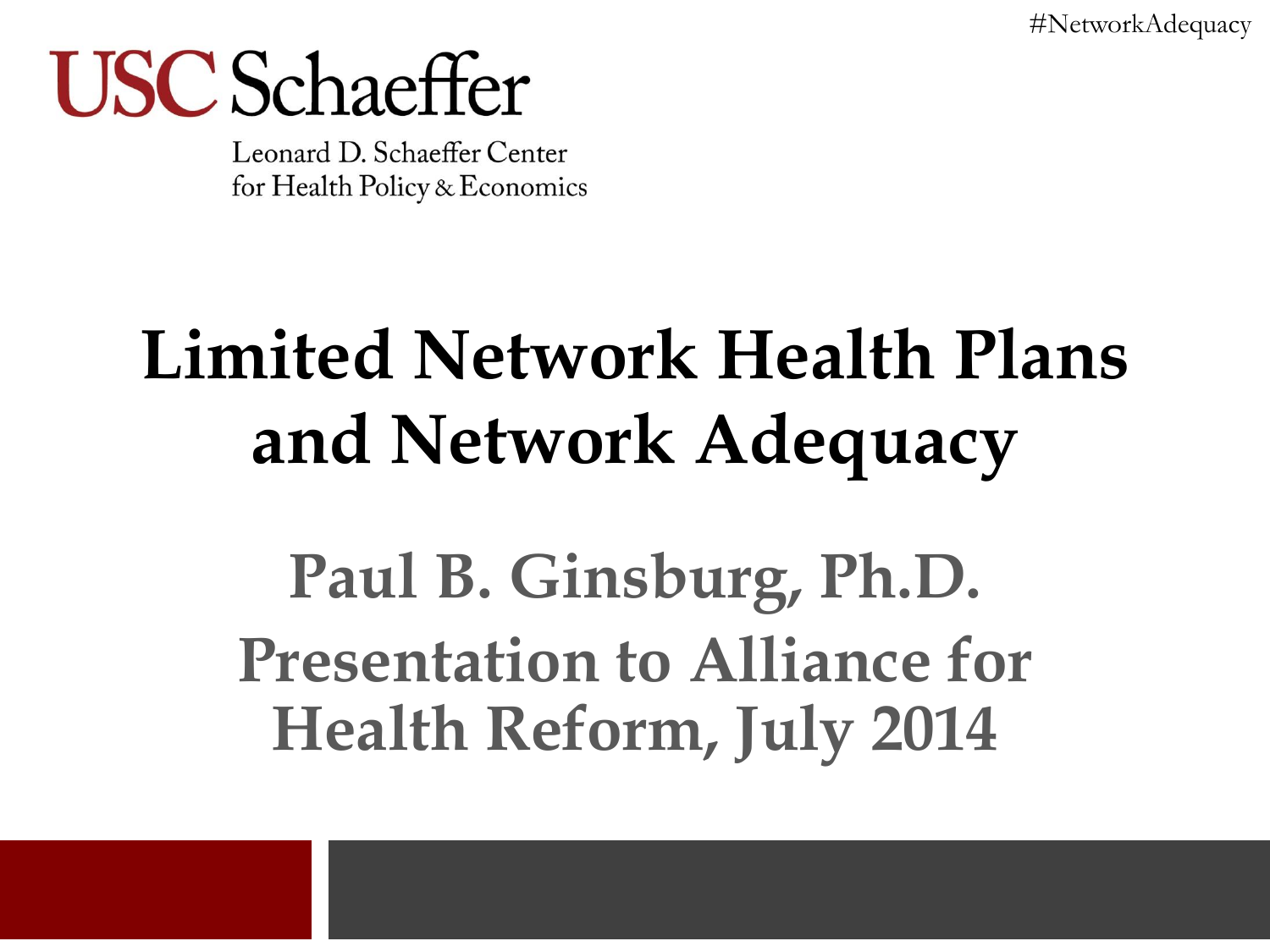#### **Limited Networks Can Lower Cost (1)**

- **Identify which providers are lower cost or higher value**
	- **Opportunity to use broader measures of costs than unit prices**
	- **Measures can parallel payment reforms**
- **Steer volume to lower-cost providers**
	- **Negotiate lower unit prices with some providers**
	- **Strengthen provider incentives to lower costs**
		- Develops with market-level use of approach

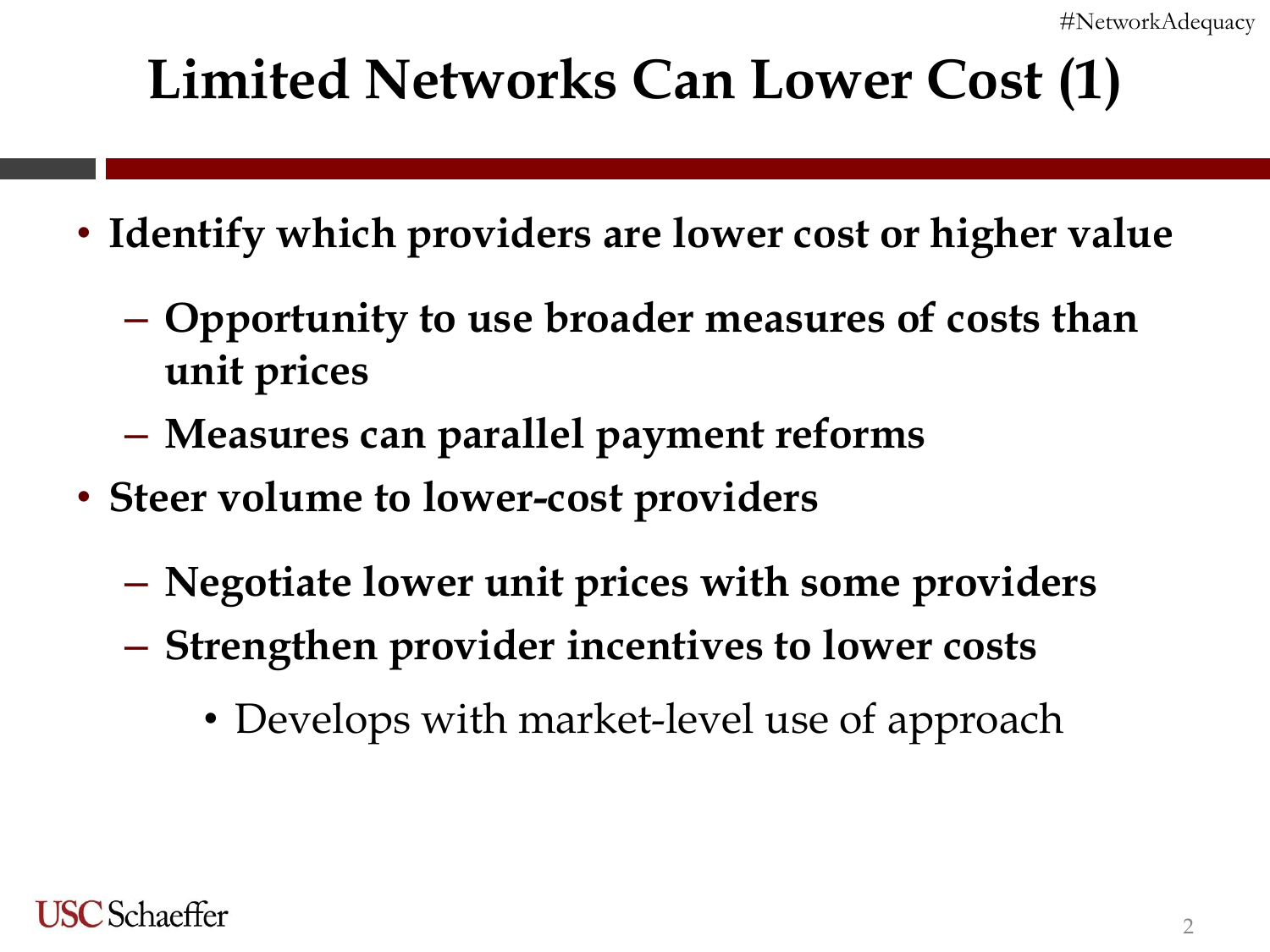#### **Limited Networks Can Lower Cost (2)**

- **Support integration in delivery**
	- **Limited networks critical to provider-led plans**
		- Steer enrollees to delivery system's providers
	- **Approach began in 1990s**
		- Abandoned when limited networks disappeared

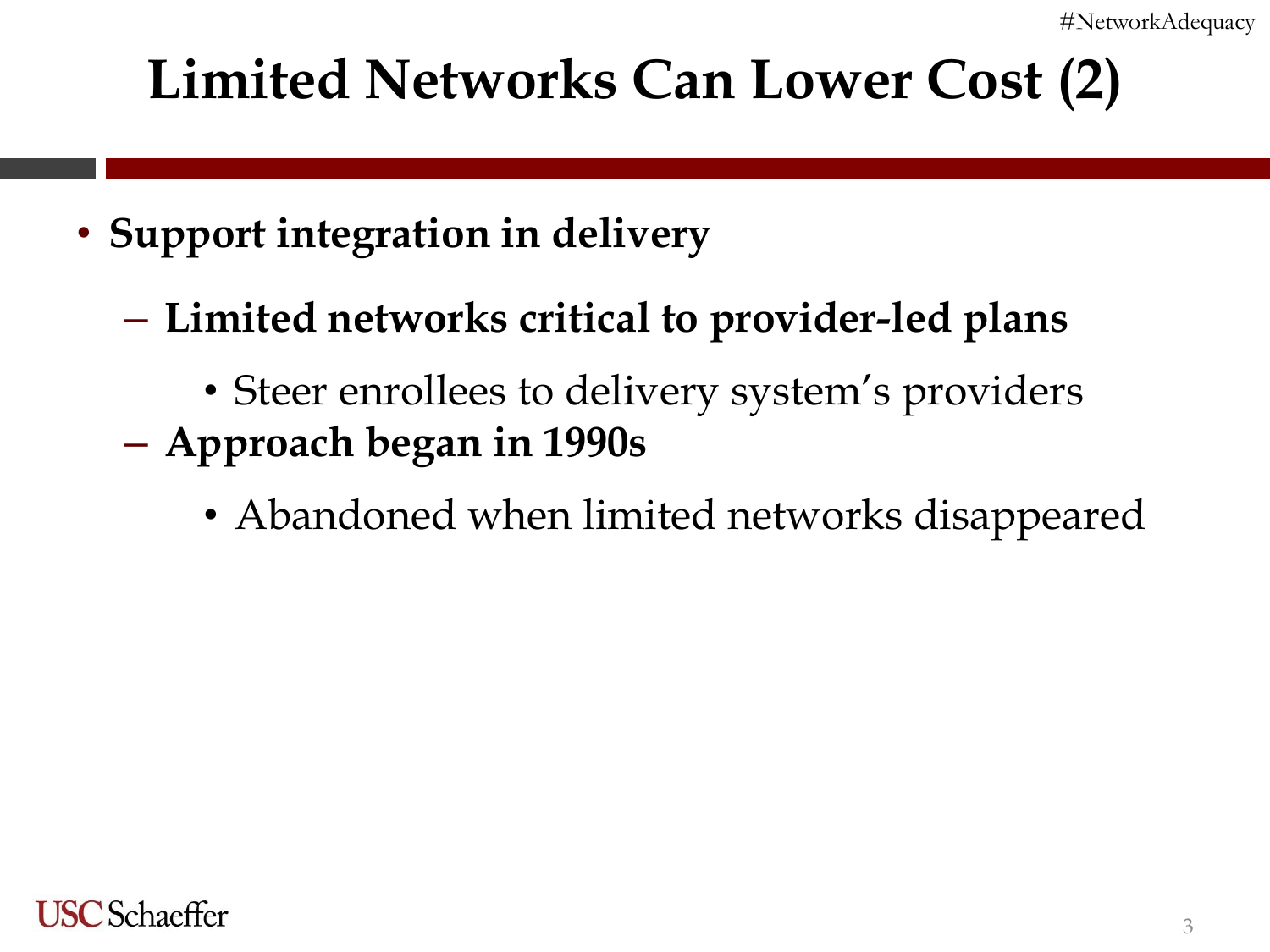#NetworkAdequacy

#### **Experience in Public Exchanges (from June 2014 McKinsey report)**

- **Narrow network plans available to 92 percent of consumers using ACA exchanges**
	- **Broad network plans available to 90 percent**
	- **Narrow network products account for 48 percent of the offerings (60 percent in metropolitan areas)**
- **Broad network offerings have premium increases 13-17 percent greater than narrow network offerings**

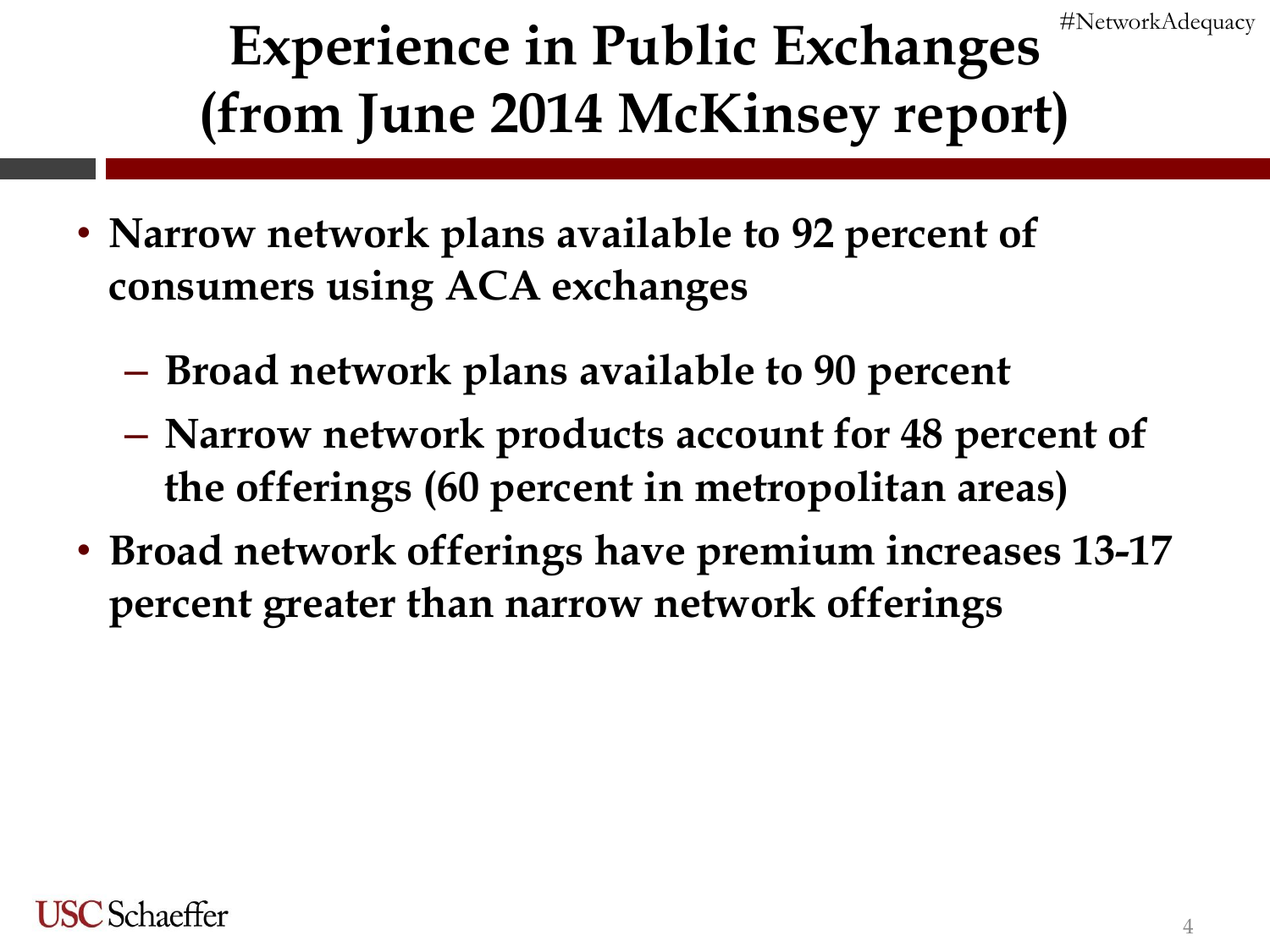#### **Factors behind Growth of Limited Networks**

- **Increasing health spending in relation to income**
	- **Advancing technology and higher unit prices**
	- **Broad provider choice a luxury fewer can afford**
- **Development of public and private insurance exchanges**
	- **Freedom from one-size-fits-all requirements**
	- **Fixed contributions mean consumers spending own money for marginal cost of more expensive plan**
	- **Striking contrast to most employer-based coverage**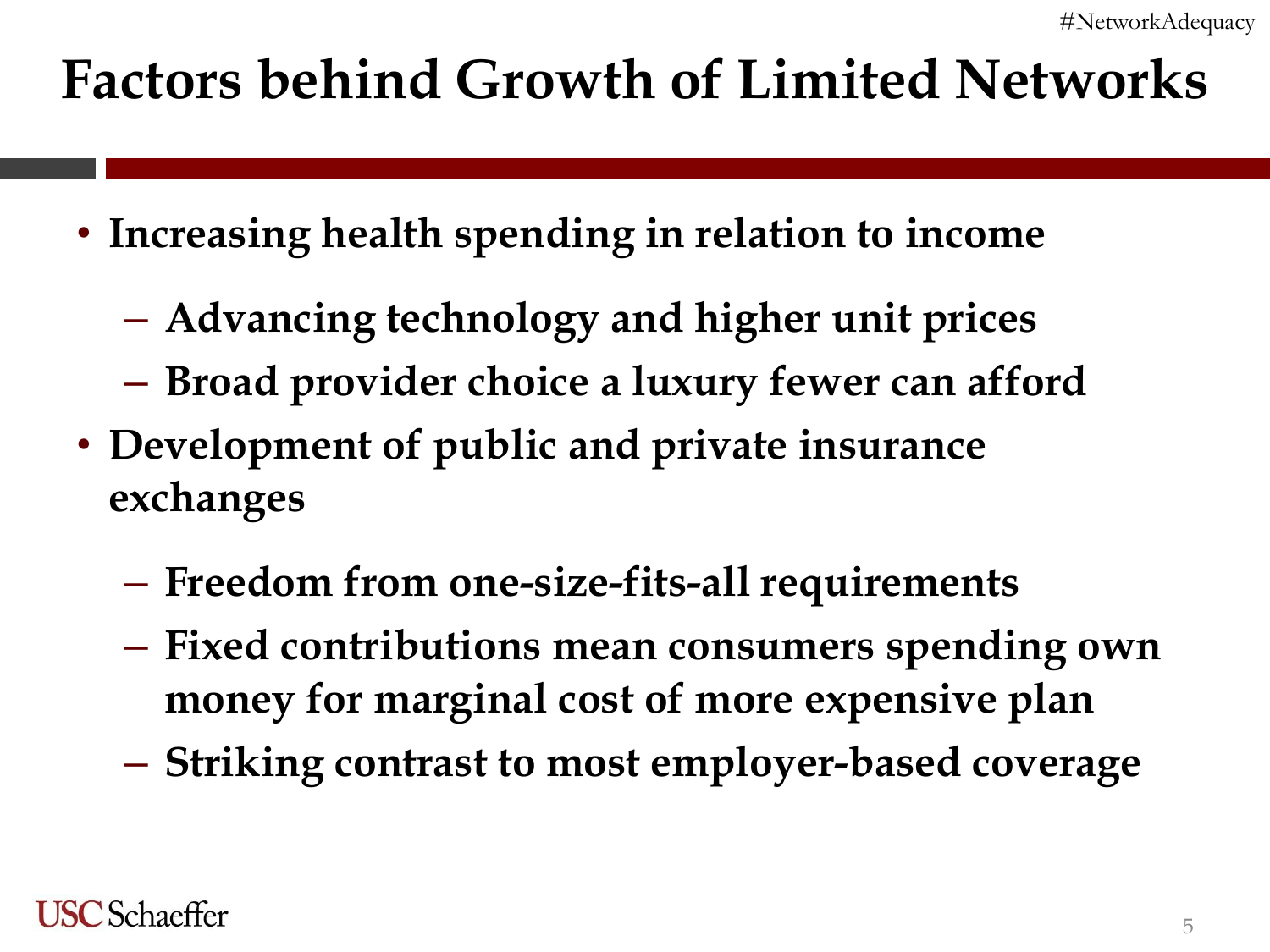#### **Basic Tasks that Need to be Done Well (1)**

- **Accurate and accessible consumer information on network status of providers**
	- **Roles for plans and for exchanges**
		- Strong tool used in FEHB, but few exchanges offer much
- **Monitoring of network provider capacity**
	- **Participation by some providers in multiple networks**
- **Recognition of subspecialties and attention to hospital admitting privileges**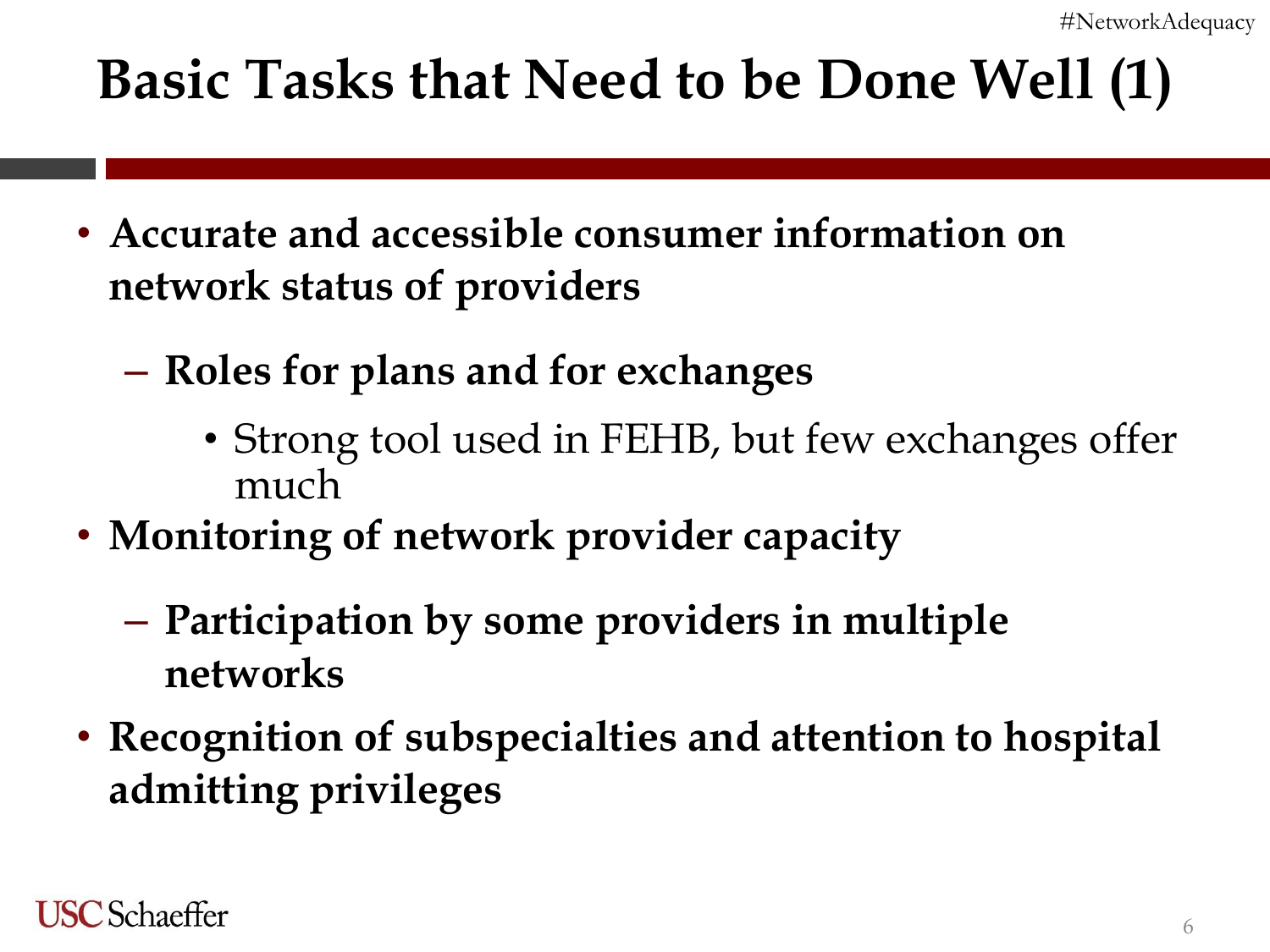#### **Basic Tasks that Need to be Done Well (2)**

- **Speedy exceptions mechanism for allowing a patient with highly specialized needs to meet them at network pricing**
- **Ensuring that broad network plans also available**

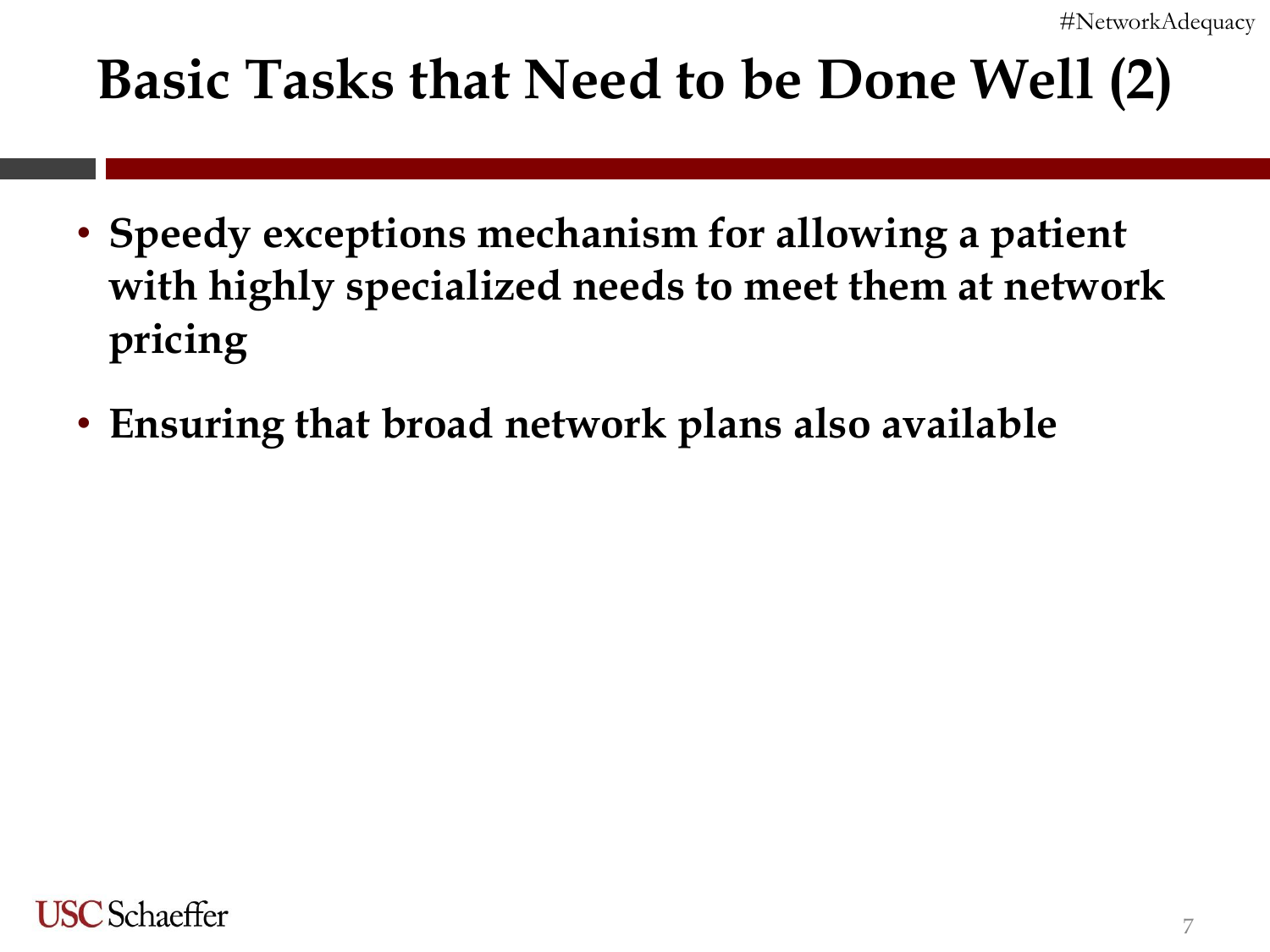#### **Regulation of Network Adequacy (1)**

- **Need for regulation, but high cost for going too far**
- **Key needs**
	- **Ensuring that the basic tasks done well**
		- Transparency
	- **Prevent risk selection strategies based on poor coverage of some specialties**
	- **Consumer protection: preclude networks that few informed consumers would find acceptable**

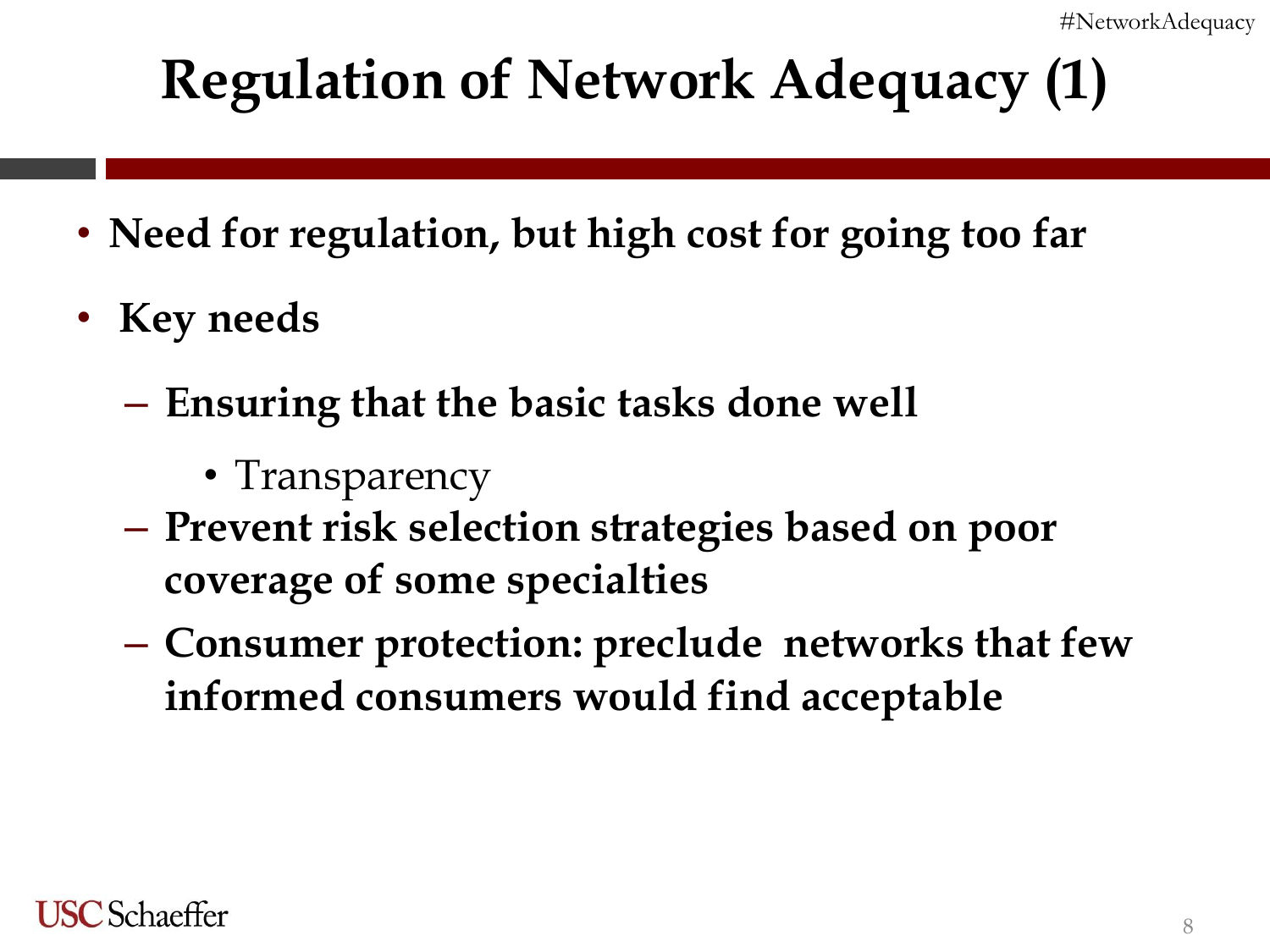#### **Regulation of Network Adequacy (2)**

- **The dangers**
	- **Disarming the most powerful market tool to address increasing provider leverage**
		- Substantial implications for health spending, especially for lower-income consumers
		- Interfering with steps towards clinical integration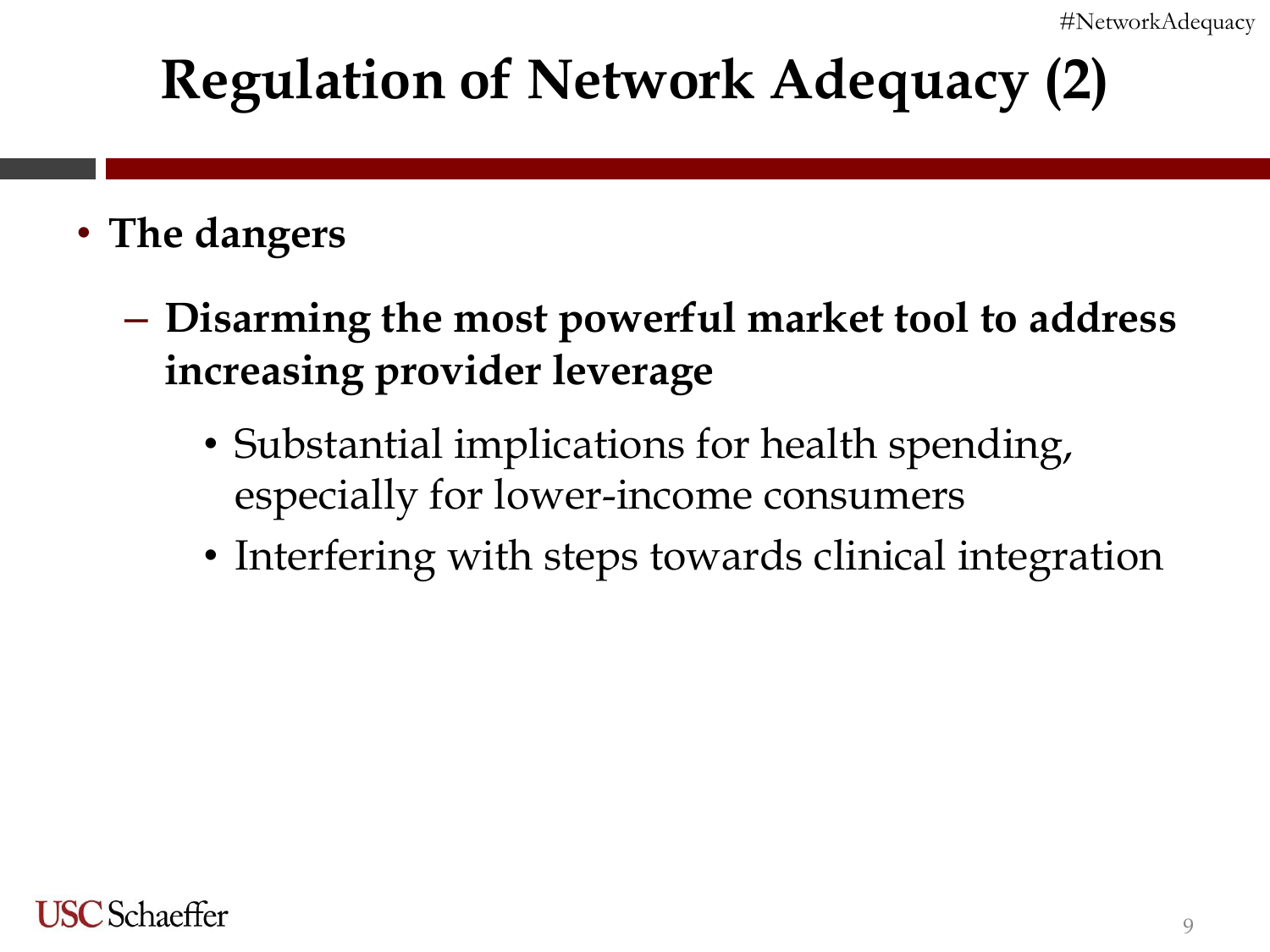#### **Regulation of Network Adequacy (3)**

- **The politics**
	- **Inevitable pressure from providers to be included in narrow networks**
		- Pediatric hospitals have been most outspoken
		- AWP laws (many date to 1980s) seem particularly misguided response to pressure
- **But in contrast to 1990s, consumers see a stake in having lower-cost products available as a choice**
	- Federal government also has stake in silver plan premiums